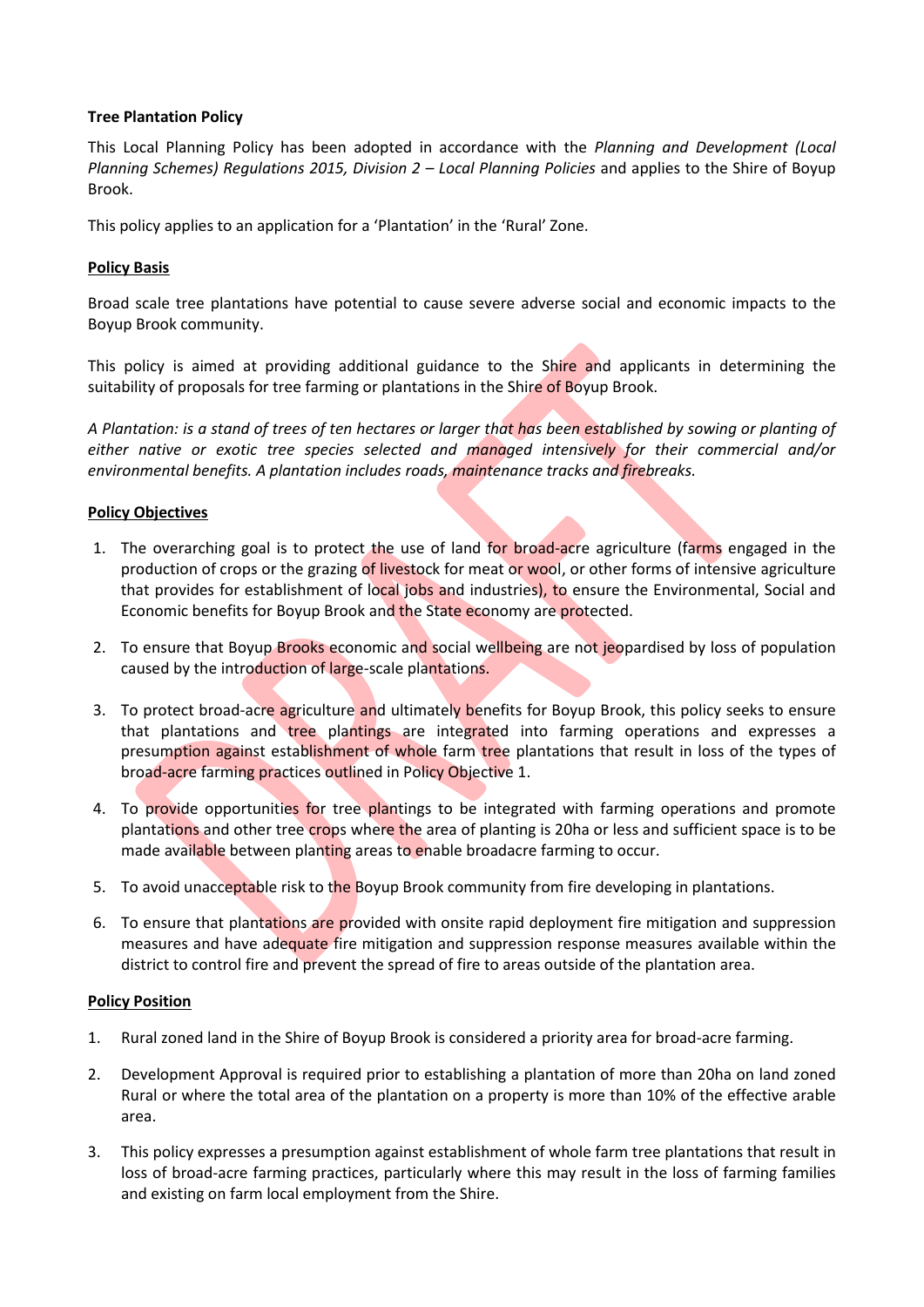- 4. This policy supports the establishment of plantations that are integrated into farming operations and are less than 10% of the effective arable area of the farming property and where the plantation areas are 20ha or less whilst ensuring sufficient land is made available for broad-acre farm operations.
- 5. Where the total area of plantation blocks exceeds 140ha (i.e., more than 7 X 20ha plantation blocks), an approved fire unit manned by suitably trained personnel, is to be stationed on the property named on the Development Approval for firefighting purposes.
- 6. The location of plantations shall ensure the protection of remnant vegetation and prevent spread of seedlings outside of the plantation area.
- 7. Plantations shall be designed in such a way to prevent the increase of a bushfire threat to the locality.
- 8. A 100m setback between the plantation and an existing or approved habitable building must be maintained unless the building has been constructed to an appropriate higher standard.
- 9. Fire breaks must be maintained in line with the Annual Fire Break Notice developed by the Shire of Boyup Brook which may be varied from time to time.
- 10. A minimum of 50,000 litres of water must be permanently available on site at accessible locations for initial use during fire response.
- 11. Plantations adjacent to water courses to control salinity levels or to rehabilitate degraded areas are encouraged.

# **Application requirements**

An application for a plantation in a rural area must be accompanied by the following information, as appropriate:

- 1. A report explaining the proposal and how it addresses this policy, including an economic and social impact statement including the number of local jobs that will be lost or created.
- 2. The location, size and species of plantation area or areas where multiple planting areas are proposed.
- 3. A report showing the areas to be maintained for crops and grazing of domestic animals on pastures and detailing the broadacre farming operations that will continue.
- 4. Existing dwellings and other structures, and intent for use if this is proposed to change.
- 5. A fire management plan that details:
	- a) the fire response personnel and equipment available on site for firefighting during the high fire risk season;
	- b) access and egress routes;
	- c) additional fire resources that are available and equipped for plantation fires including response times for these resources;
	- d) the location and size of the proposed plantation(s) in relation to adjacent plantations;
	- e) location of any dwellings and other buildings;
	- f) an evacuation plan for workers or residents on the property;
	- g) fire break design and maintenance schedules; and